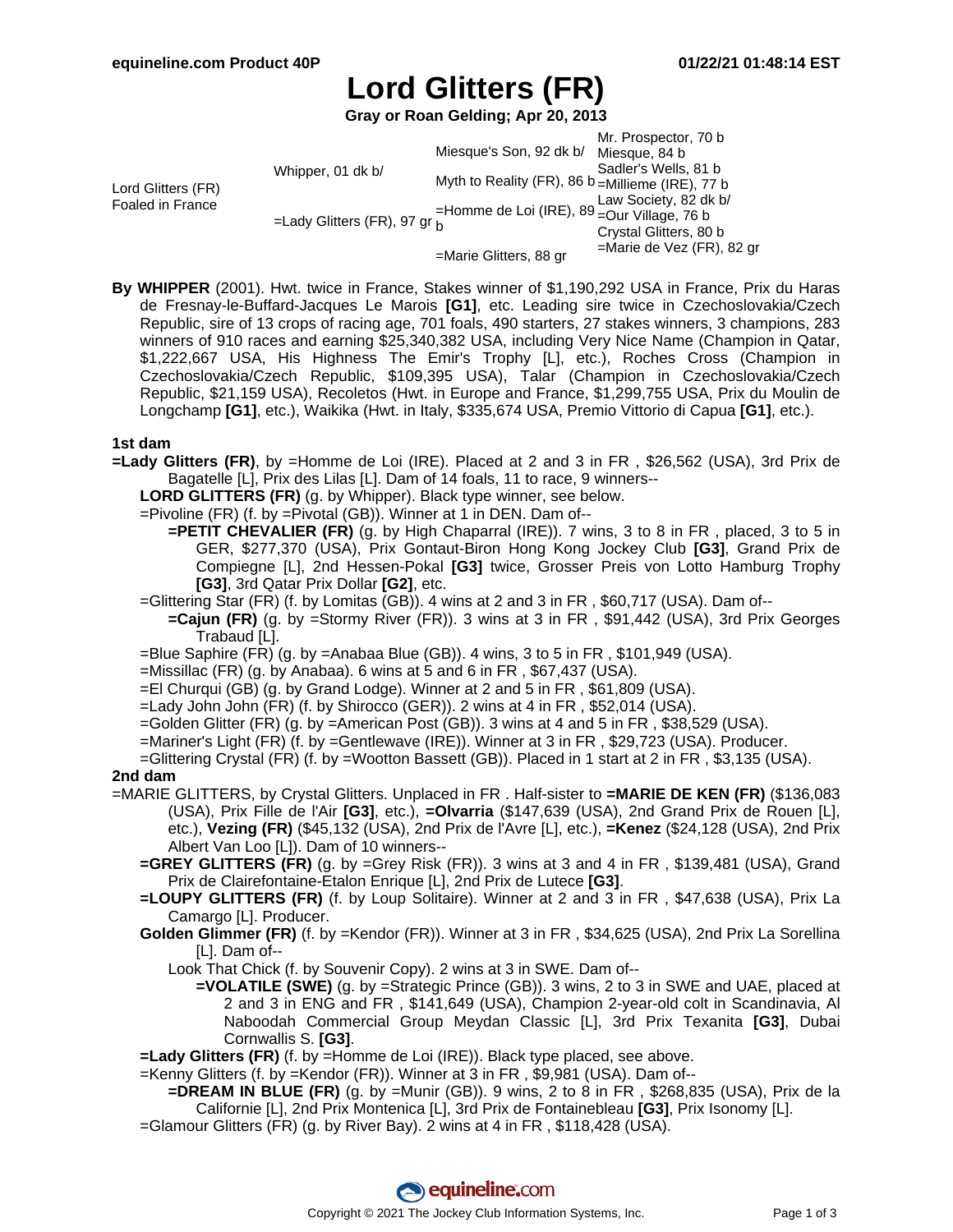## **Lord Glitters (FR)**

**Gray or Roan Gelding; Apr 20, 2013**

=Sping Glitters (FR) (g. by \$Dansili (GB)). Winner at 3 and 7 in FR , \$74,871 (USA).

=Nika Glitters (FR) (f. by =Nikos (GB)). 2 wins at 3 in FR , \$60,672 (USA). Producer.

=Always Glitter (FR) (f. by Always Fair). Winner at 2 in FR , \$38,061 (USA). Producer.

=My Glitters (FR) (f. by =My Risk (FR)). Winner at 3 in FR , \$16,665 (USA). Producer.

=Snow Glitter (FR) (g. by Sarhoob). Winner at 3 in FR , \$12,143 (USA).

### **3rd dam**

- =MARIE DE VEZ (FR), by =Crystal Palace (FR). Winner at 3 in FR . Half-sister to **DOM ALARIC (FR)** (\$457,861 (USA), Grand Prix de Deauville**-G2**, etc., sire), **Oriflamme** (3rd Premio Campobello). Dam of 13 winners--
	- **=MARIE DE KEN (FR)** (f. by =Kendor (FR)). 3 wins at 2 and 3 in FR , \$136,083 (USA), Prix Fille de l'Air **[G3]**, Prix de Liancourt [L], 2nd Prix de Conde **[G3]**, Prix de la Calonne [L], Prix de Lieurey [L]. Dam of--
		- **=ANA MARIE (FR)** (f. by Anabaa). Winner at 3 and 4 in FR , placed in 1 start at 4 in ENG, \$353,898 (USA), Hwt. older mare at 4 on French Free Hand., 9 1/2 - 11 fur., Prix d'Harcourt **[G2]**, Prix Vanteaux **[G3]**, 2nd Prix Vermeille Hermitage Barriere de la Baule **[G1]**, Vodafone Nassau S. **[G1]**, Prix de Malleret **[G2]**, etc. Dam of--
			- **=ANA AMERICANA (FR)** (f. by =American Post (GB)). 3 wins at 2 and 3 in FR , \$182,999 (USA), Prix Casimir Delamarre [L], 2nd Prix du Calvados-Haras des Capucines **[G3]**, Prix Finlande-Prix de La Pro D2 [L], 3rd Montjeu Coolmore Prix Saint-Alary **[G1]**. Dam of--
				- **=Mayson Junior (JPN)** (c. by =Mayson (GB)). 4 wins, 2 to 6, 2020 in JPN, \$853,157 (USA), 2nd New Zealand Trophy **[G2]**, 3rd Chunichi Sports Sho Falcon S. **[G3]**.
		- **CHARMO (FR)** (c. by \$Charnwood Forest (IRE)). 5 wins, 4 to 7 in NA , placed, 2 to 4 in FR , \$500,801 (USA), San Francisco Breeders' Cup Mile S. **[G2]** (GG, \$165,000), 2nd Shoemaker Breeders' Cup Mile S. **[G1]** (HOL, \$48,200), Prix Roland de Chambure [L], 3rd San Francisco Mile S. **[G2]** (GG, \$45,000), Prix de Guiche **[G3]**, etc. Sire.
		- **=Kenmour (FR)** (g. by Azamour (IRE)). 8 wins, 3 to 6 in FR , \$243,785 (USA), 3rd Grand Prix du Lion d'Angers [L], Prix Yves Lalleman-Grand Prix de Clairefontaine [L].
		- **=Zatonic (FR)** (c. by Zafonic). Placed at 2 and 3 in FR , \$48,332 (USA), 2nd Prix Thomas Bryon **[G3]**.
		- Marie Rossa (GB) (f. by =Testa Rossa (AUS)). Winner at 3 and 4 in FR and NA , \$96,249 (USA). Dam of--
			- **=Zvarov (IRE)** (c. by Elusive City). Winner at 2 and 3 in FR , \$91,603 (USA), 2nd Prix de la Californie [L], 3rd Prix de Pontarme [L].
			- **=Recover Me (FR)** (f. by =Fastnet Rock (AUS)). Winner at 3 and 5, 2020 in FR , \$63,971 (USA), 2nd Prix Altipan [L].

=Trully Blessed (FR) (f. by Street Sense). Winner at 2 in FR , \$30,888 (USA). Dam of--

- **=So Unique (FR)** (f. by =Siyouni (FR)). Winner at 2 in FR , \$53,295 (USA), 3rd Prix Miesque **[G3]**.
- =Desert Melody (FR) (f. by Green Desert). Winner at 3 in FR , \$13,232 (USA). Dam of--
	- **=Desertar (FR)** (c. by Zamindar). Winner at 3 and 5 in FR , \$103,641 (USA), 3rd Prix Luthier [L].
	- **=Sage Melody (FR)** (f. by =Sageburg (IRE)). Winner at 2 in FR , \$64,500 (USA), 3rd Prix du Bois **[G3]**, Prix Zeddaan [L]. Producer.
- **=Olvarria** (f. by =Bikala (IRE)). 12 wins, 3 to 6 in FR , \$147,639 (USA), 2nd Grand Prix de Rouen [L], 3rd Grand Prix de Rouen [L]. Dam of--
	- =Labyrinth (FR) (f. by Exit to Nowhere). 2 wins at 3 in FR , \$28,028 (USA). Dam of--
		- =Katsya (FR) (f. by =Sinndar (IRE)). 3 wins at 3 and 4 in FR , \$118,752 (USA). Dam of--
			- **Salsa Bella (FR)** (f. by =Siyouni (FR)). Winner in 1 start at 2 in FR, placed at 3 and 4 in NA , \$51,832 (USA), 2nd Sweetest Chant S. **[G3]** (GP, \$19,200).
- **Vezing (FR)** (c. by Bering (GB)). Winner in 2 starts at 3 in NA , placed at 3 in FR , \$45,132 (USA), 2nd Prix de l'Avre [L], 3rd Prix La Force **[G3]**.
- **=Kenez** (c. by =Kendor (FR)). 6 wins, 2 to 6 in FR and BEL, \$24,128 (USA), 2nd Prix Albert Van Loo [L].
- =Marie Dora (FR) (f. by =Kendor (FR)). Winner at 3 in ENG, \$6,700 (USA). Dam of--
	- =Dramraire Mist (GB) (f. by =Darshaan (GB)). Placed at 3 in ENG. Dam of--
		- **=Open your Heart (GER)** (g. by =Samum (GER)). Winner at 3 and 4 in GER, \$116,283